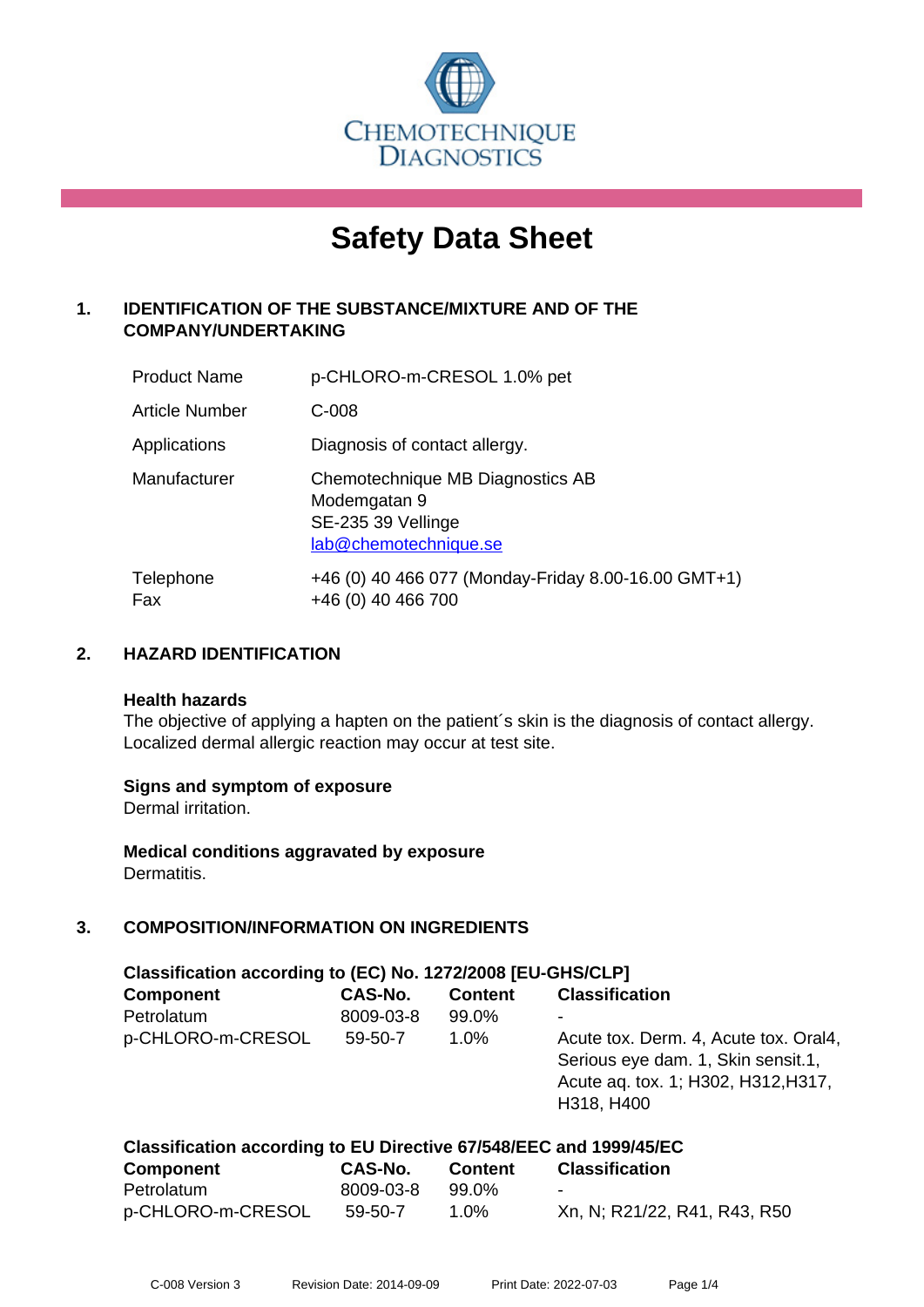#### **4. FIRST AID MEASURES**

**Emergency and first aid procedures**

Obtain medical attention.

#### **5. FIRE-FIGHTING MEASURES\***

#### **Suitable extinguish media**

CO2, powder or water spray. Fight larger fires with water spray or alcohol resistant foam.

# **For safety reasons unsuitable extinguishing agents**

Water with full jet.

# **Special protective equipment for fire-fighters** Wear self-contained respiratory protective device. Wear fully protective suit.

\*Data is shown for petrolatum only

## **6. ACCIDENTAL RELEASES MEASURES**

**Steps to be taken if material is released or spilled** Contain and place in a closed container.

# **7. HANDLING AND STORAGE**

**Precautions to be taken in handling and storage** Store dark at 5-8°C. Avoid extended exposure to light. FOR EXTERNAL USE ONLY.

# **8. EXPOSURE CONTROLS/PERSONAL PROTECTION**

**Respiratory protection** Not required.

**Ventilation** Local exhaust.

**Protective gloves** Disposal gloves.

# **Eye protection**

Not required with normal use.

#### **Work/Hygienic practices**

Wash hands after each use.

#### **9. PHYSICAL AND CHEMICAL PROPERTIES**

Odour **Odourless** 

Appearance Ivory White Semi-solid

Melting point\* 50-55° C

Boiling point\* No data available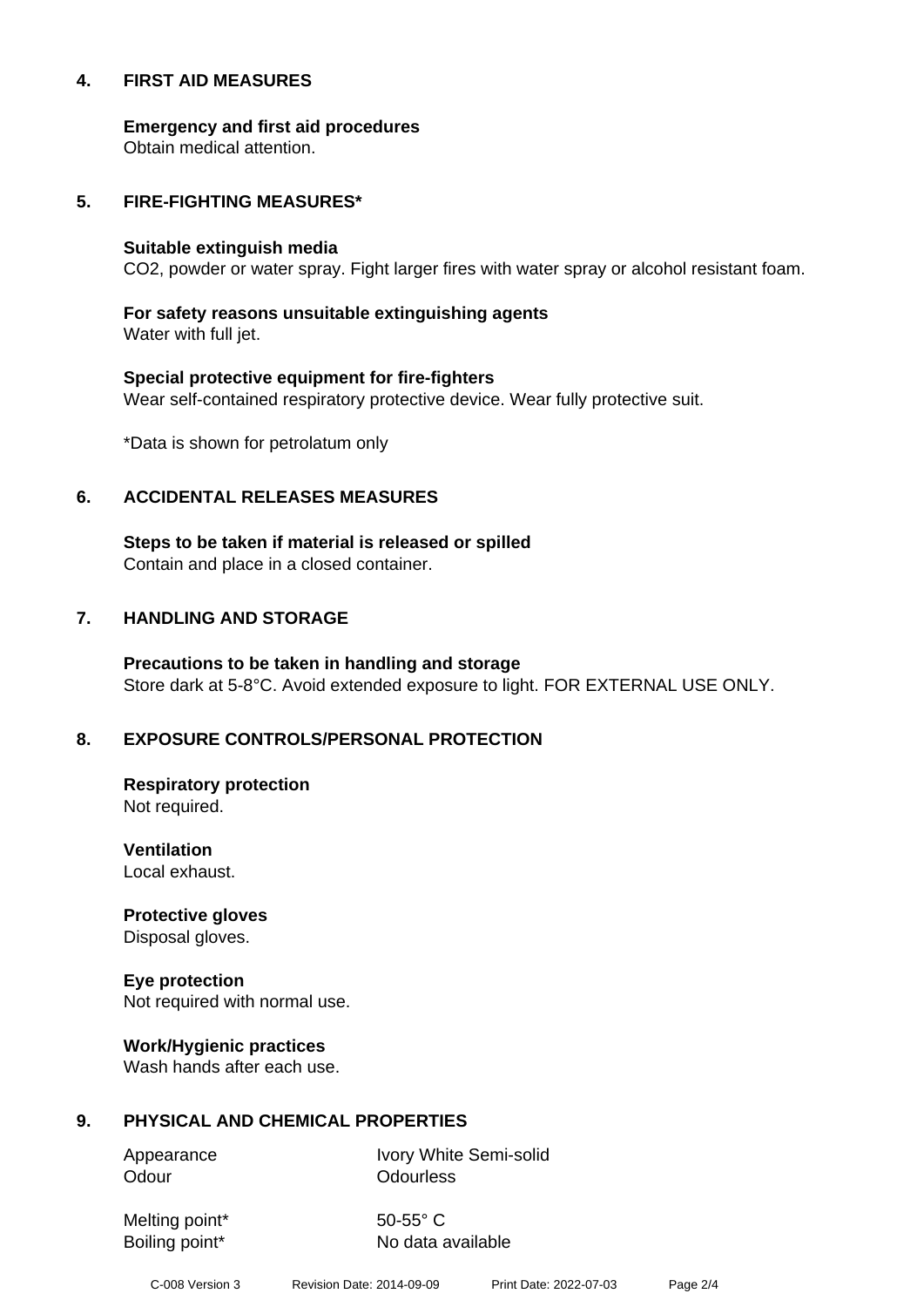Flash point\* >100°C Density\* No data available. Solubility in/Miscibility with Water\*

Self ignition\* Product does not self ignite. Danger of explosion\* Product does not present an explosion hazard. Insoluble

\*Data is shown for petrolatum only

# **10. STABILITY AND REACTIVITY**

#### **Incompability**

May react with strong oxidizing agents.

#### **Stability**

Stable at recommended storage conditions.

#### **Hazardous byproducts**

Combustion may generate CO, CO2 and other oxides.

#### **Hazardous polymerization**

Will not occur.

#### **11. TOXICOLOGICAL INFORMATION**

No data available.

#### **12. ECOLOGICAL INFORMATION**

No data available.

#### **13. DISPOSAL CONSIDERATIONS**

#### **Waste disposal method**

Comply with federal, state/provincial and local regulation.

#### **14. TRANSPORT INFORMATION**

Not dangerous goods.

#### **15. REGULATORY INFORMATION**

The classification is according to the latest editions of the EU lists, and extended by company and literature data.

#### **16. OTHER INFORMATION**

#### **Text of H-statements and R-phrases mentioned in Section 3**

| Acute tox. Derm. 4<br>Acute tox. Oral 4<br>Serious eye dam. 1 |                           | Acute toxicity, Dermal (Category 4)<br>Acute toxicity, Oral (Category 4)<br>Serious eye damage (Category 1) |          |
|---------------------------------------------------------------|---------------------------|-------------------------------------------------------------------------------------------------------------|----------|
| C-008 Version 3                                               | Revision Date: 2014-09-09 | Print Date: 2022-07-03                                                                                      | Page 3/4 |